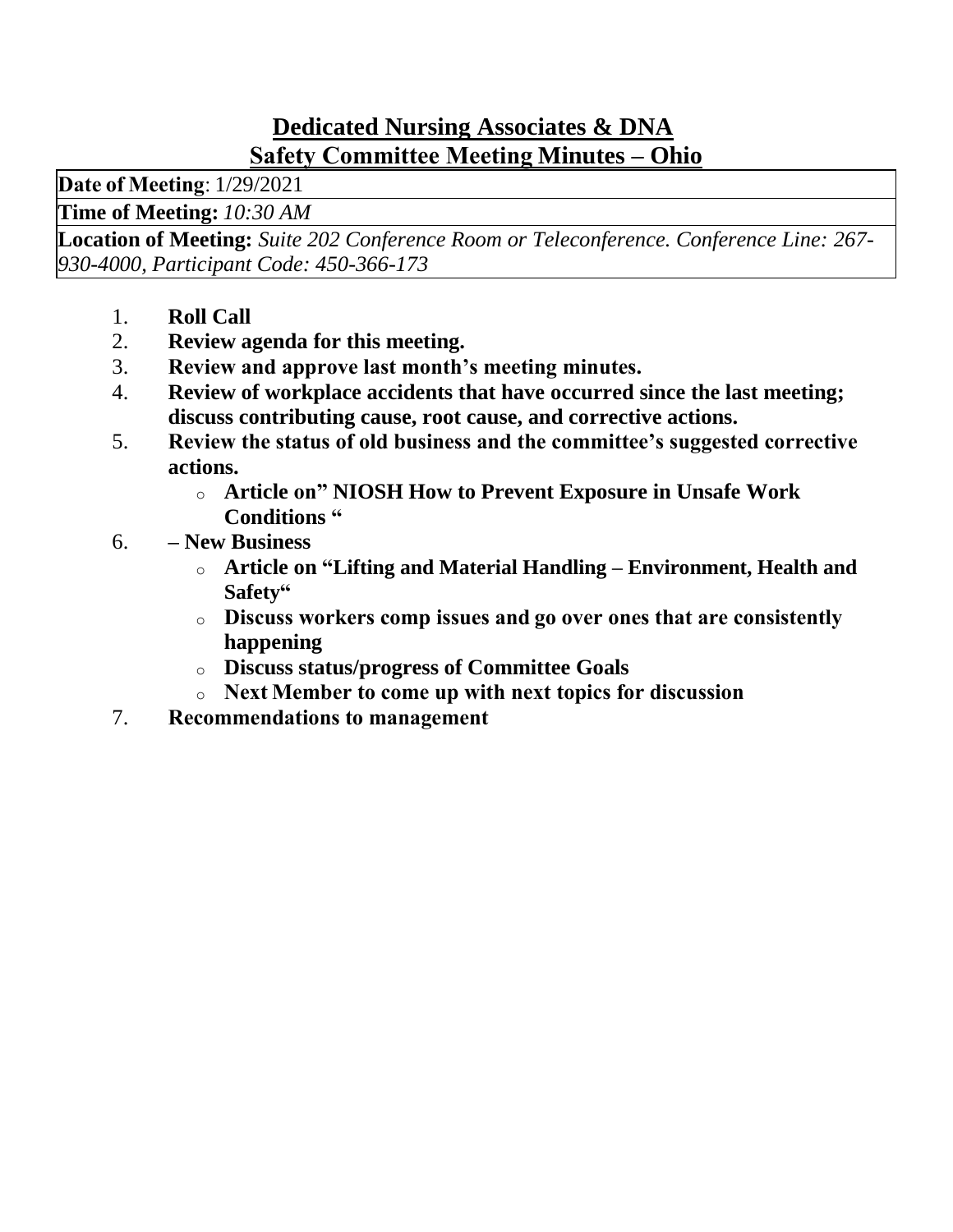# **Dedicated Nursing Associates & DNA Safety Committee Minutes**

| <b>Meeting</b><br>Date: 1/29/2021 | <b>Time meeting started:</b> $10:30 AM$ |  |
|-----------------------------------|-----------------------------------------|--|
|                                   |                                         |  |

| <b>Meeting Chairperson:</b> |  |
|-----------------------------|--|
| <b>Danielle Reilly</b>      |  |
|                             |  |

| <b>Absent</b>      |
|--------------------|
| Chris Young        |
| Danielle Reilly    |
| Cassandra Angelone |
|                    |
|                    |
|                    |
|                    |
|                    |
|                    |
|                    |
|                    |
|                    |
|                    |
|                    |
|                    |
|                    |

Agenda for today's meeting was reviewed by all members:  $\times$  Yes \_No

Previous meeting minutes from (12/2020) were read and approved:  $\angle$ Yes No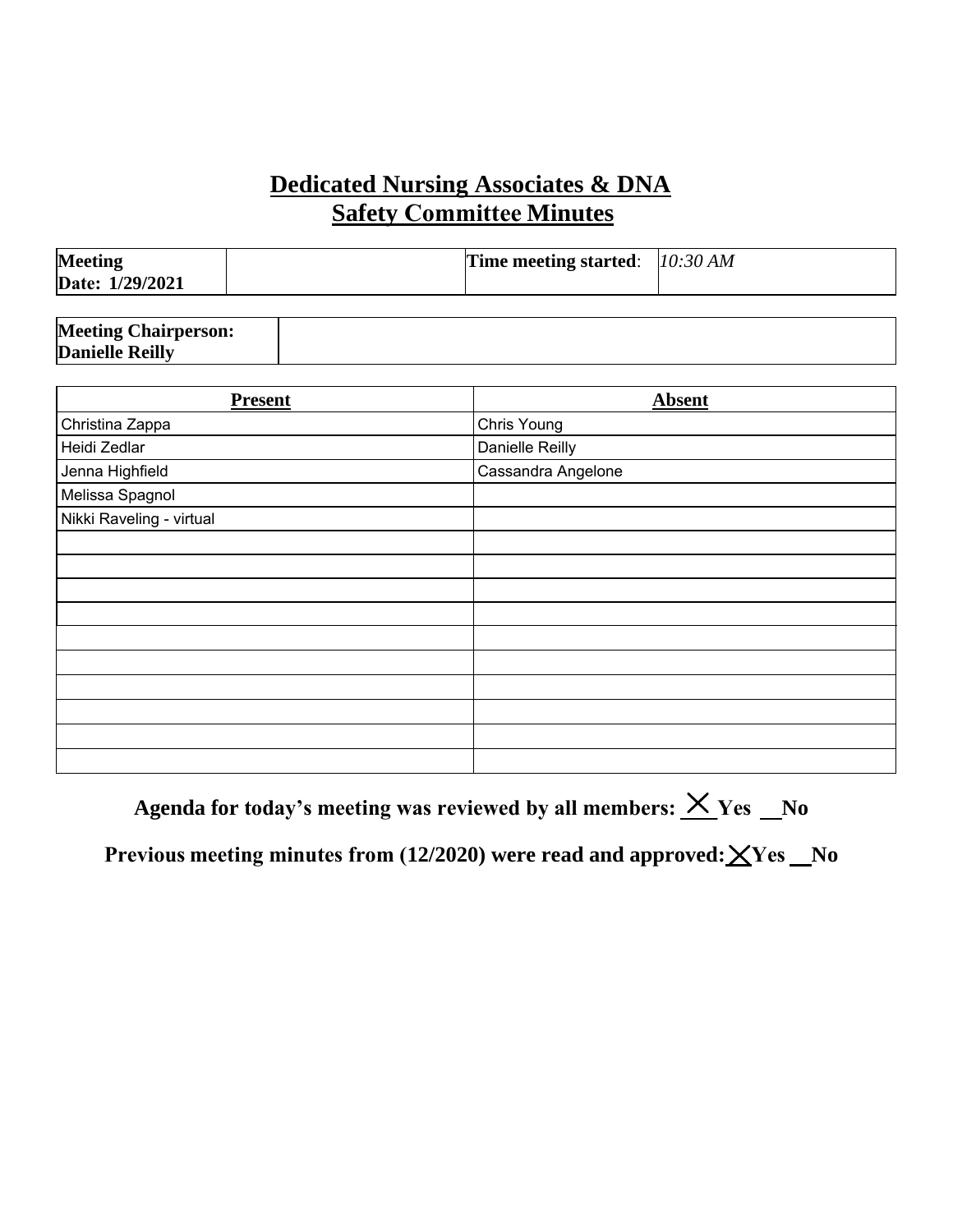#### **Review of Accidents/Incidents Since the Last Meeting (employee, non-employee, vehicle accidents, near misses, property, & other)**

| <b>Date</b> | Injury<br><b>Causation</b><br>(Description)                                                                              | <b>Assignment</b><br>/Facility                                        | <b>Injured Body</b><br>Part (Body Part,<br>Left/Right,<br>Lower/Upper) | <b>Follow Up</b><br>(Communication,<br><b>Contact Facility,</b><br>Treatment,<br>Education, etc.)                          | <b>Recommended</b><br><b>Corrective</b><br><b>Action</b> | <b>Is Claim</b><br><b>Ongoing?</b><br><b>Current</b><br><b>Outcome</b> |
|-------------|--------------------------------------------------------------------------------------------------------------------------|-----------------------------------------------------------------------|------------------------------------------------------------------------|----------------------------------------------------------------------------------------------------------------------------|----------------------------------------------------------|------------------------------------------------------------------------|
| 1/15/2021   | IW was removing<br>catheter and after<br>placing urine in<br>cylinder and the<br>urine splashed<br>back up in her<br>eye | Per Diem/<br>Country<br><b>Meadows</b><br>Rehab and<br><b>Nursing</b> | <b>Right Eye</b>                                                       | <b>Education emailed</b><br>on $1/21/2021$ on<br><b>Empty Urinary</b><br>Drainage Bag.<br>Acknowledged on<br>$1/21/2021$ . | <b>NA</b>                                                | Closed. IW<br>Signed<br>Refusal of<br>Treatment                        |
|             |                                                                                                                          |                                                                       |                                                                        |                                                                                                                            |                                                          |                                                                        |

# **Status / Progress of Uncompleted Old Business**

| <b>Old Business Item:</b> | <b>Updates:</b>         |
|---------------------------|-------------------------|
| NIOSH How to Prevent      | Uploaded to DNA Website |
| Exposure in Unsafe Work   |                         |
| Conditions                |                         |
|                           |                         |
|                           |                         |

# **New Business (Round Table Discussion)**

| <b>Committee Member</b><br>Name: | <b>Topic / Hazard Identified:</b> | <b>Responsibility Assigned To Whom &amp;</b><br><b>Action To Be Taken:</b> |
|----------------------------------|-----------------------------------|----------------------------------------------------------------------------|
| Group                            | Discuss new incidents             |                                                                            |